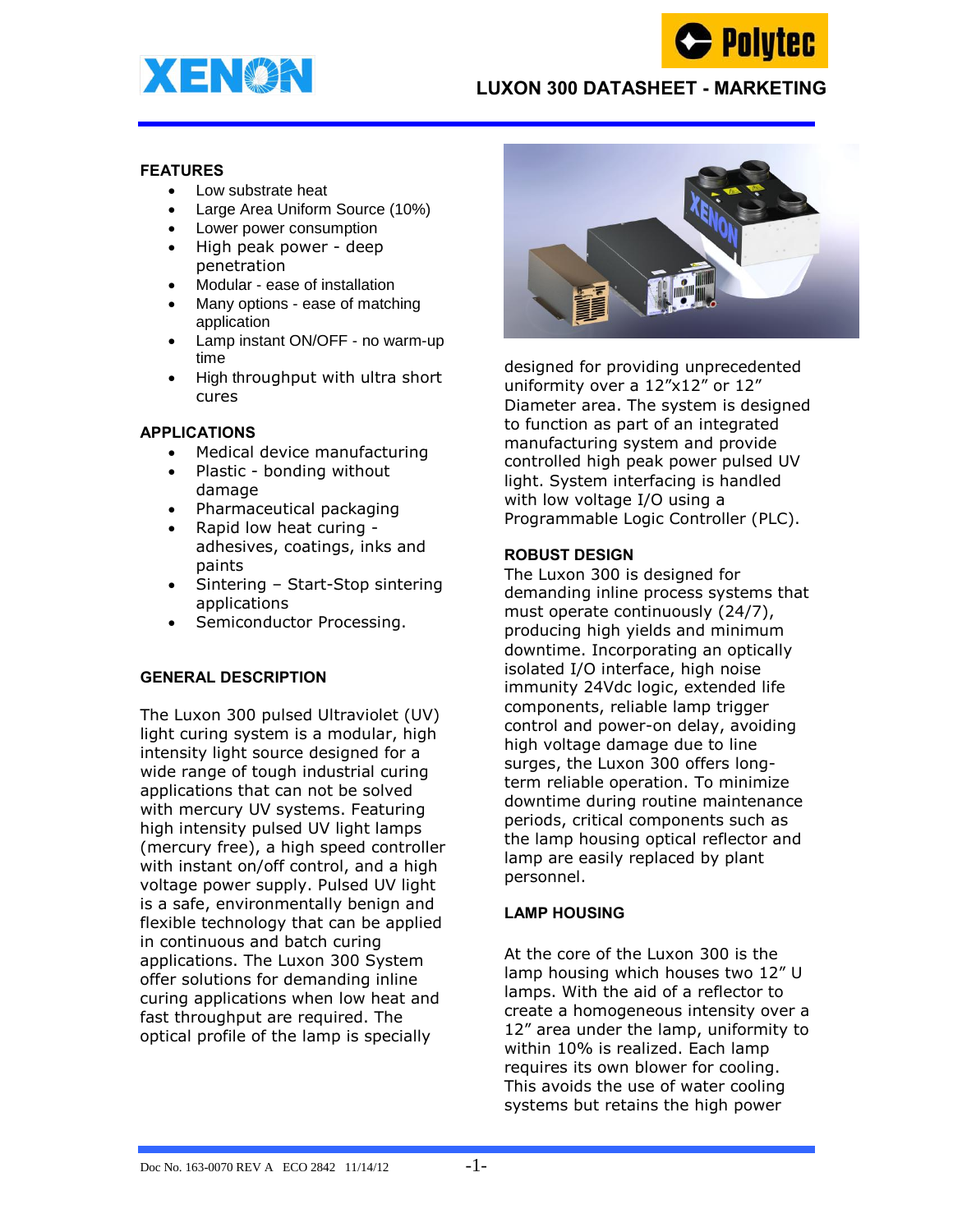

output capability of the system. The lamps flashes are interweaved (patented process) to allow the use of a single controller and power supply module.

# **OPTICAL DATA**

Uniformity

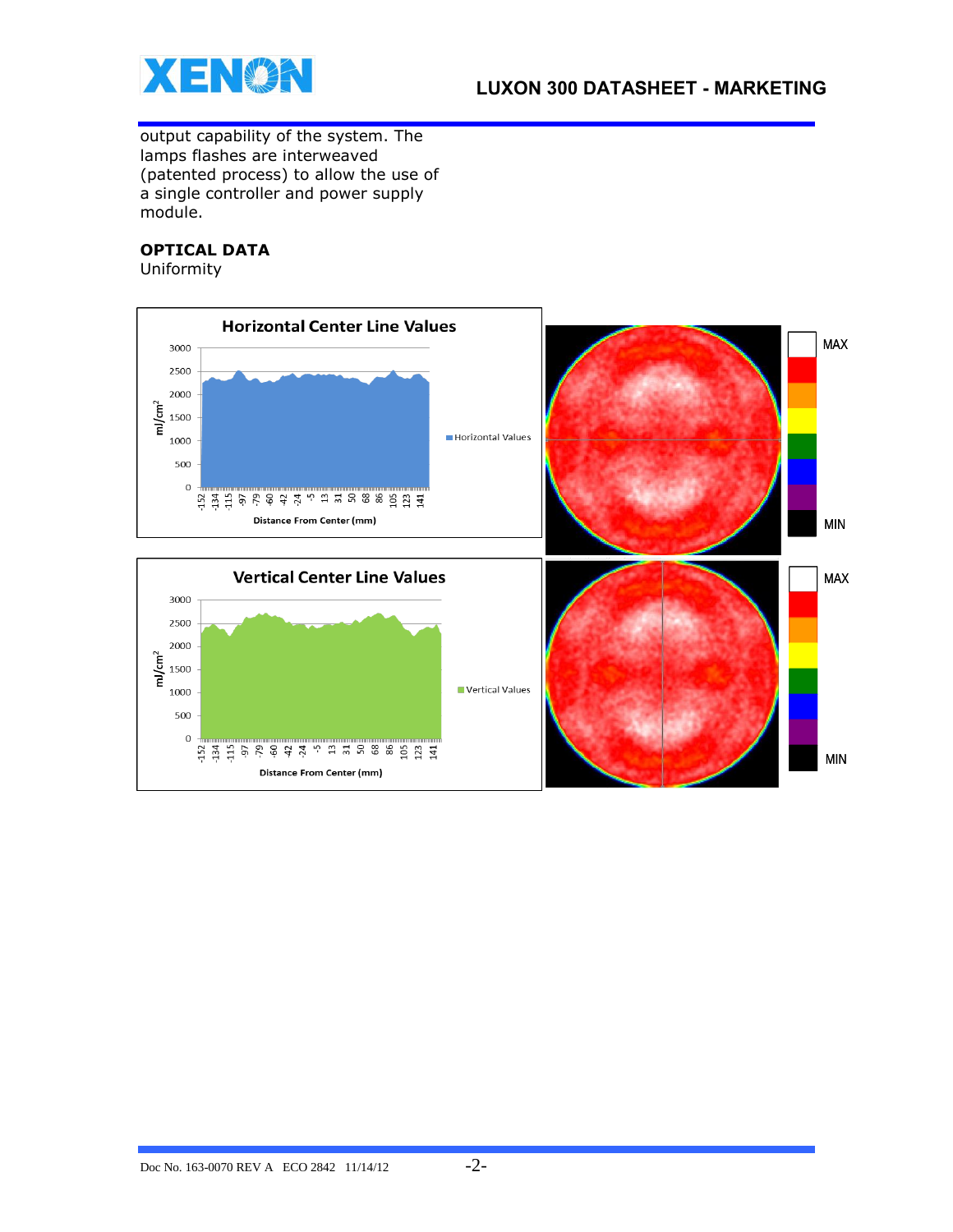

All specifications are typical unless otherwise noted (TAMBIENT  $@ +25 °C$ , VINPUT = 208 Vrms)

| <b>System Units</b><br>Model CTR-810, Controller                                          |                                                                                                                                                                  |                                                                                                                                                                                                |
|-------------------------------------------------------------------------------------------|------------------------------------------------------------------------------------------------------------------------------------------------------------------|------------------------------------------------------------------------------------------------------------------------------------------------------------------------------------------------|
| <b>High Voltage Power Supply</b>                                                          |                                                                                                                                                                  | Model PS-813 (3400 J/s)<br>Model PS-833 (3400 J/s; 3-phase)                                                                                                                                    |
| Lamp Housing Blower Kit <sup>1</sup> Options                                              |                                                                                                                                                                  |                                                                                                                                                                                                |
|                                                                                           |                                                                                                                                                                  | Model BL-1020 1020 m <sup>3</sup> /h (60Hz)                                                                                                                                                    |
| <b>Mounting Hardware</b>                                                                  | Metric                                                                                                                                                           | Model BL-1030 1020 m <sup>3</sup> /h (50Hz)                                                                                                                                                    |
| User Interface<br>Power Input <sup>2</sup>                                                |                                                                                                                                                                  | 37-pin I/O connector located on the Controller                                                                                                                                                 |
|                                                                                           |                                                                                                                                                                  | With PS-813 HVPS 1-phase 200-240 Vrms, 50/60 Hz, 30 amps, max<br>With PS-833 HVPS 3-phase 200-240 Vrms, 50/60 Hz, 17 amps, max<br>With PS-833 HVPS 3-phase 380-480 Vrms, 50/60 Hz, 8 amps, max |
|                                                                                           | Lamp Housing Blower 1020 m <sup>3</sup> /h 1-phase 200-240 Vrms, 60 Hz, 6 amps (BL-1020)<br>1020 m <sup>3</sup> /h 1-phase 200-240 Vrms, 50 Hz, 6 amps (BL-1030) |                                                                                                                                                                                                |
| Power Output to UV Lamp 3400 J/s, max                                                     |                                                                                                                                                                  |                                                                                                                                                                                                |
| Lamp Housing<br>Pulse Energy & Pulse Rate Options <sup>3</sup>                            |                                                                                                                                                                  | 13 J/pulse @ 100 pps<br>15 J/pulse @ 70 pps or 100 pps                                                                                                                                         |
| <b>Control Cable Options</b><br><b>High Voltage Cable Options</b>                         |                                                                                                                                                                  | 207 J/pulse@ 10 pps or 15 pps<br>3 meters<br>3 meters                                                                                                                                          |
| <b>Window Opening</b><br><b>Optical Curing Area Circular:</b>                             |                                                                                                                                                                  | 12" diameter or 12"x12"<br>12" diameter or 12x12"                                                                                                                                              |
| Optimum distance to target                                                                |                                                                                                                                                                  | Directly under reflector                                                                                                                                                                       |
| Lamp Type Options                                                                         |                                                                                                                                                                  | 305mm, type B spectra<br>305mm, type C spectra                                                                                                                                                 |
| Model CTR-810 Controller <sup>4</sup>                                                     |                                                                                                                                                                  | Optically isolated I/O interface to computer or PLC Lamp<br>pulse rate: factory set<br>InterWeave™ Lamp Control                                                                                |
| Interlocks<br>Cooling                                                                     |                                                                                                                                                                  | Lamp Housing access cover                                                                                                                                                                      |
| Controller<br>High Voltage Power Supply<br>Lamp Housing - external blower <sup>1</sup> x2 |                                                                                                                                                                  | internal fan<br>internal fan<br>Model BL-1020 and BL-1030 1020 m <sup>3</sup> /h                                                                                                               |

4 –24 Vdc power for controller operation is provided by High Voltage Power Supply Dimensions:

Outline Dimensions Height x Width x Length

Model CTR-810 Controller 6.63" x 12.0" x 19.0" (168 x 305 x 482 mm) Model PS-813 HV Power Supply 5.81" x 7.04" x 14.0" (147 x 178 x 356 mm) Model PS-833 HV Power Supply 3.70" x 16.5" x 17.3" (94 x 419 x 439 mm) Model RC-847 Cabinet 8.8" x 18.9" x 27.8" (226 x 480 x 706 mm) Model Luxon300 Lamp Housing 37.0" x 12.00" x 15.24" (470 x 152 x 194 mm)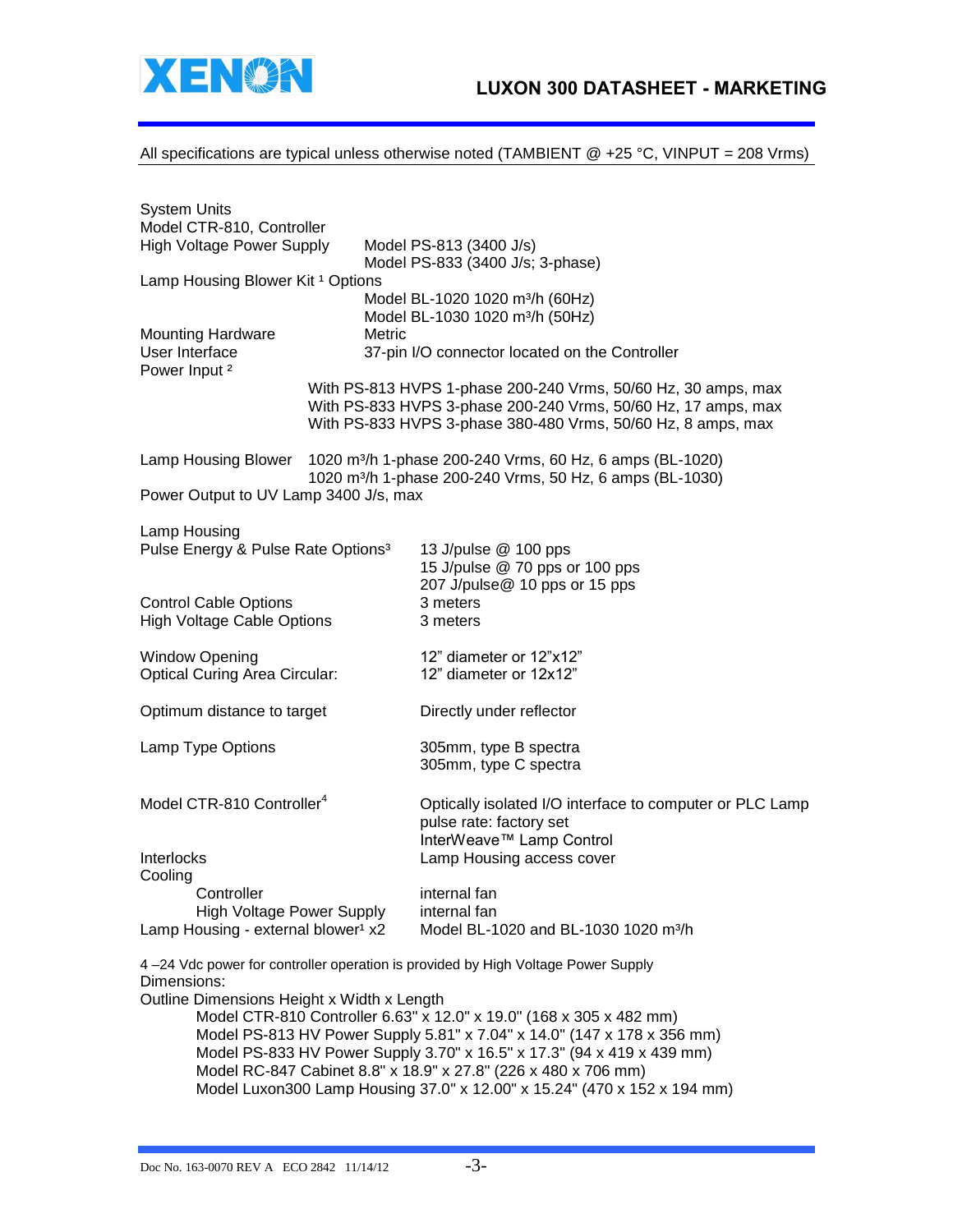



Weight:

Model CTR-810 Controller 28 pounds (12.8 kg) Model PS-813 HV Power Supply 10.5 pounds (4.8 kg) Model Luxon300 Lamp Housing 36 pounds (16.4 kg) Model RC-847 (w/controller, timer & HVPS) 87 pounds (39 kg)

Operating Environment Temperature 0 - 40°C (32-104°F)

Relative Humidity 10 - 90% (non-condensing)

Regulatory Compliance

CE marked - certified to IEC, Canadian and US standards

Notes:

1 – Lamp Housing Blower Kits include blower, blower filter, metallic ducting, duct clamps and mains power cord. Cooling is dependent upon lamp operating duty cycle. Refer to lamp housing manual for cooling requirements.

2 – Power-Up Mode: 3700 watts; Standby Mode: 150 watts; Curing Mode: 2600 watts @ 10 PPS when operated at 100% duty cycle (continuous pulsing). Lamp may be operated in burst mode, as illustrated in Figure 2, reducing total system power.

3 – Maximum duty cycle will be determined by pulse energy selected. Refer to User Manual.